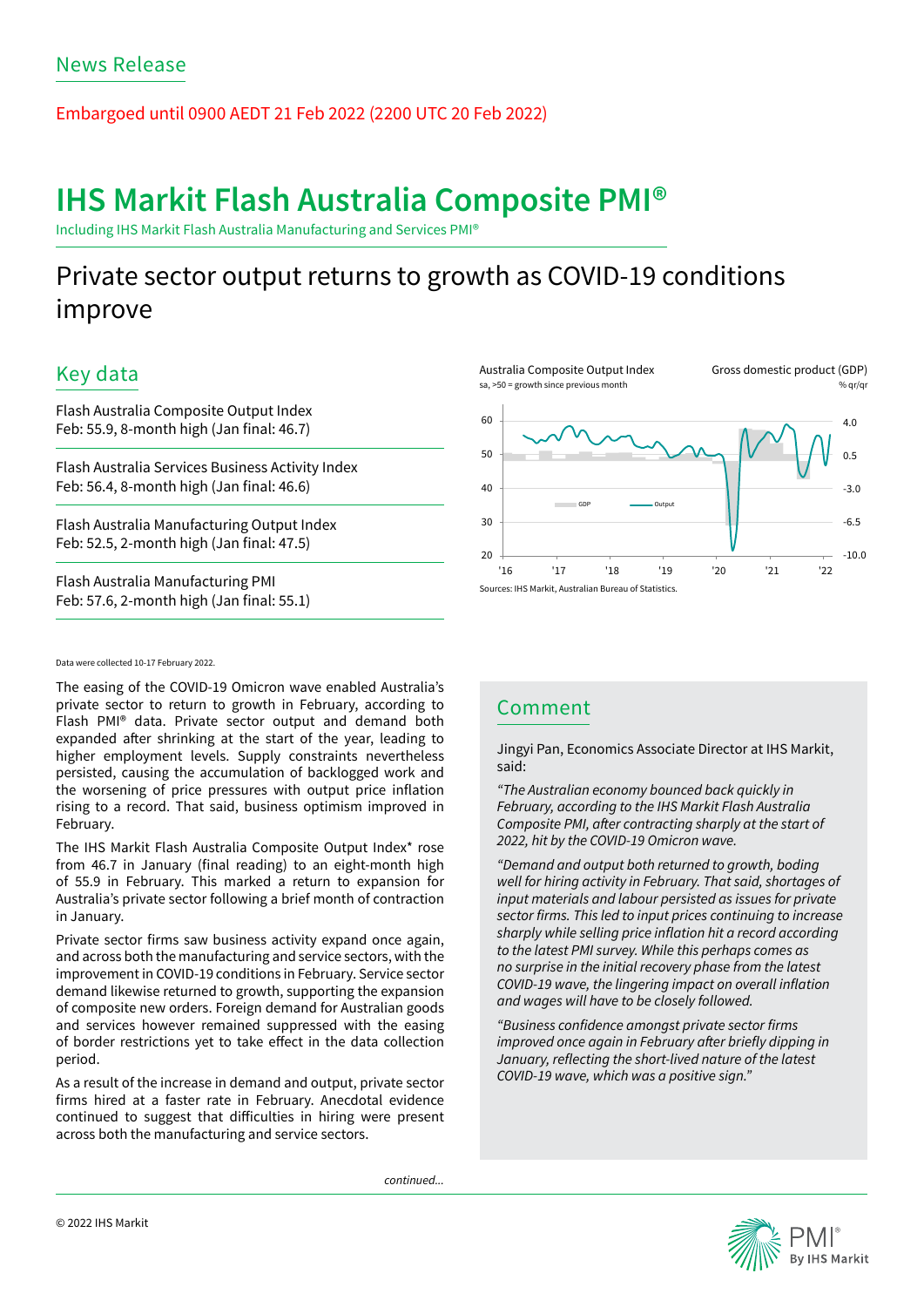Supply chain issues also persisted in the Australian manufacturing sector, with longer lead times and manpower constraints contributing to the increase in backlogged work in February.

On prices, input price inflation eased from the January record but remained steep. Firms reported cost increases across categories such as input materials, shipping and wages. This led private sector firms to continue passing on the costs to clients and at the fastest pace on record.

Overall business sentiment in the Australian private sector remained positive with the level of confidence rising to a twomonth high. Survey respondents were generally hopeful that output will continue to expand as the Australian economy recovers from the COVID-19 Omicron wave.

### IHS Markit Flash Australia Services PMI®

The IHS Markit Flash Services Business Activity Index rose to 56.4 in February from 46.6 in January, marking a return to growth and the fastest expansion in eight months.

The receding of the COVID-19 Omicron wave from the peak in January enabled new business and activity to expand though foreign demand remained subdued.

As a result of higher overall demand, hiring activity picked up as firms expanded operating capacity accordingly.

Price pressures meanwhile persisted within the Australian service sector with selling prices rising at a survey record rate. Input price inflation eased from the January record but remained steep by historical standards.

Overall optimism nevertheless improved as service providers were hopeful for continued growth in demand as the economy recovers.

## IHS Markit Flash Australia Manufacturing PMI®

The IHS Markit Flash Manufacturing PMI® improved from a final reading of 55.1 in January to 57.6 in February. This marked the twenty-first successive month in which conditions in the manufacturing sector strengthened, with the latest improvement the most marked in two months.

Manufacturing output returned to expansion following a brief month of contraction at the start of 2022 while new order growth accelerated. Firms reported higher demand coupled with an easing of COVID-19 disruptions enabling output to return to growth.

Employment levels likewise rose to meet the growth in demand. That said, suppliers' delivery times lengthened at a more severe rate, leading to the accumulation of backlogged work. Shipping delays, manpower constraints and COVID-19 disruptions were listed as reasons contributing to the lengthening of lead times.

As a result, price pressures worsened with both input costs and output prices rising at faster rates. That said, business confidence amongst Australian manufacturers improved on hopes of recovery from the latest COVID-19 wave.

*\*The IHS Markit Flash Australia Composite Output Index is a GDPweighted average of the IHS Markit Flash Manufacturing Output Index and the IHS Markit Flash Services Business Activity Index. Flash indices*  are based on around 85% of final survey responses and are intended to provide an advance indication of the final indices.



#### Australia Manufacturing PMI®

sa, >50 = improvement since previous month